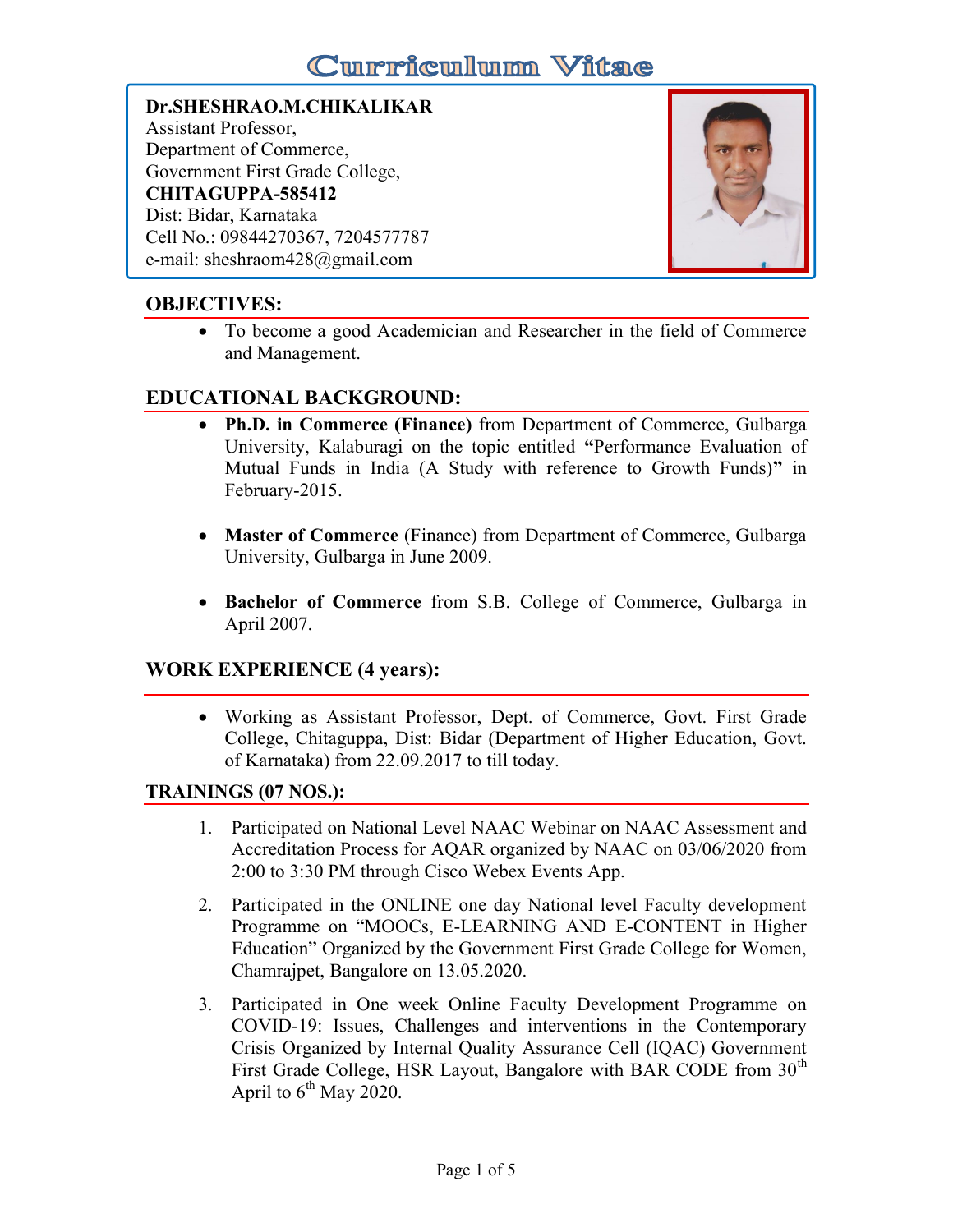- 4. Participated in One Week Faculty Development Programme on "How to Write and Publish a Research Paper" organized by Dept. of MBA at Narayana Engineering College, Nellore during  $19<sup>th</sup>$  to  $24<sup>th</sup>$  Jan. 2019.
- 5. Participated in the  $36<sup>th</sup>$  Orientation Programme from 10.07.2018 to 06.08.2018 (28 Days) and obtained Grade "A" organized by UGC-HRDC Maulana Azad National Urdu University (MANUU), Hyderabad.
- 6. Participated in One Day Faculty Development Programme on "Teaching Pedagogy" on 20<sup>th</sup> October 2018 organized by Dept. of Commerce and Management, BET Sadathunnisa Degree College, Bengaluru.
- 7. Participated in Foundation Training (28 Days) organized by Higher Education Academy, Dharwad vide Ref. DCE/EV/145/HEA/2017-18 Dtd:08.12.2017 from 26.12.2017 to 15.01.2018 with Grade-B.

# SPECIAL LECTURES:

- 1. Delivered One Day Special Lecture on "Dividend Policy" in Financial Management for M.Com P.G. Students at Sri.Kottal Basaveshwar Bharatiya Shikshana Samiti's Nrupatunga M.Com Post Graduate Centre, Sedam on 25.11.2019.
- 2. Delivered One Day Special Lecture on "Venture Capital and Mutual Funds" for M.Com Students at Sri.Kottal Basaveshwar Bharatiya Shikshana Samiti's Nrupatunga M.Com Post Graduate Centre, Sedam on 28.05.2019.
- 3. Delivered One Day Special Lecture on International Financial Management (IFM) for M.Com-III Semester Students at P.G. Centre, Halahalli, Dist: Bidar on 14.11.2018.

# EVENTS ORGANIZED:

- 1. Organized E-Quiz on Corporate Accounting for B.Com Students all over the Karnataka and surrounded states by the Department of Commerce in association with IQAC of the college and issued e-certificates on scoring of 55% and above on 9<sup>th</sup> & 10<sup>th</sup> of May 2020.
- 2. Organized One Day Orientation Programme for Glitters (B.A., B.Com., & B.Sc. First year students) on 28<sup>th</sup> August 2019 at College Campus, Seminary Hall in association with IQAC.
- 3. Organized as Organising Secretary for Special Lecture on Income Tax delivered by Dr.Sanjeevkumar.K., HOD, Dept. of Commerce, GFGC, Humanabad on  $20^{th}$  March 2018.
- 4. Successfully organised "Commerce Fest-2018" on 24<sup>th</sup> March 2018 at Lecture Hall, Dept. of Commerce, Govt. First Grade College, Chitaguppa as Organising Secretary.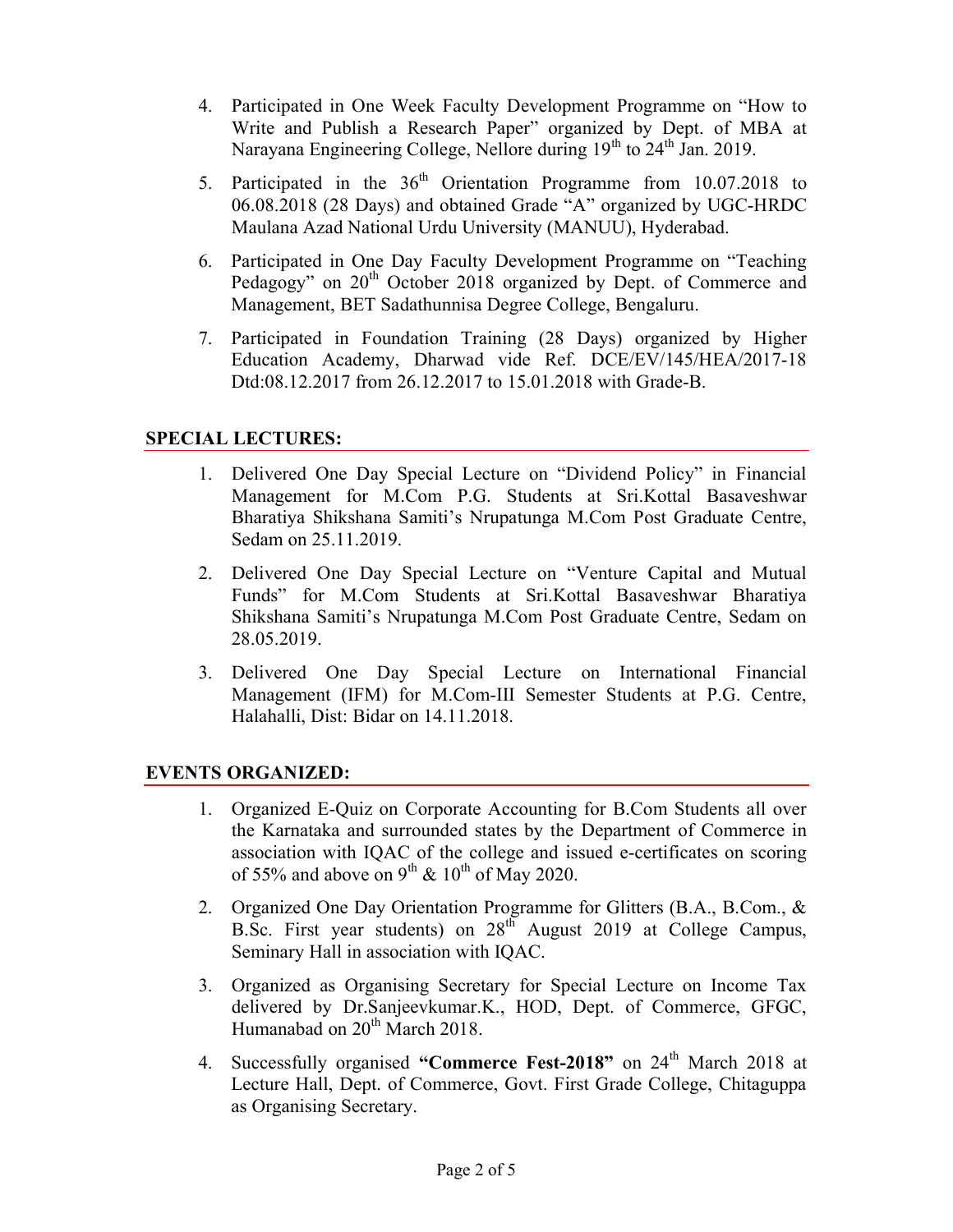# COMMITTEES:

- 1. Working as IQAC-NAAC Co-ordinator, B263 Govt. First Grade College, Chitaguppa for 2019-20 to till date.
- 2. Worked as Nodal Officer, MHRD's Dept. of Higher Education, Statistics Division, All India Survey on Higher Education (AISHE) C-9343 for B263 Govt. First Grade College, Chitaguppa for 2017-18 and 2018-19.
- 3. Member of Admission and Time Table committee (B.Com.), I.T.

#### MEMBERSHIPS:

- 1. Life Member of Inspira Journal of Commerce, Economics and Computer Science (JCECS) with No.LM-IRA-342 on 15.08.2019
- 2. Life Member of the Indian Commerce Association with No. KA447 on 30.01.2019
- 3. Life member of Kannada Sahitya Parishattu, Bengaluru since 2011.

#### PARTICIPATED IN WORKSHOPS (03 Nos.):

- 1. Participated in the Four Day National Level online Workshop on "7 Criteria of NAAC" Conducted by Sri.A.Sudarshan Kumar organized by Acharya Pathasala Evening College of Arts and Commerce, Bengaluru from 19th-23rd June, 2020 via, Zoom App.
- 2. Participated in Three day online workshop on Online "Course Design, Develop and Delivery" Organized by Human Resource Development Centre (HRDC), University of Hyderabad, Hyderabad-500046 with Certificate ID. 8-18-4-3-2020-514 from 06.05.2020 to 08.05.2020 through Google Meet.
- 3. Participated in One-Day State Level Workshop on "Goods and Services Tax" organized by Dept. of Commerce and Management, Govt. First Grade College for Women, K.R.Nagara, Mysore on 12<sup>th</sup> October 2017.

#### Research Papers / Articles published in Journals, Seminar and Conference Volumes:

#### PUBLICATIONS AT INTERNATIONAL LEVEL (9 Nos.):

1. Dr.Shantkumar, A.B., Dr.Sheshrao, M. and Dr.Sachin, B. "Goods and Services Tax: Boon or Bane to Service Sector: Evidence from Service Sector in Kalaburagi City", International Organization of Scientific Research Journal of Business and Management, Vol. 1, 2018; e-ISSN: 2278-487X, p-ISSN: 2319-7668; pp: 26-31.

# PUBLICATIONS AT NATIONAL LEVEL (02 Nos.):

1. Dr.Sheshrao and Dr.Revanasiddayya.B.Math, "Glitter and Glitches of GST in India – An Empirical Evidence", Prabhuddha Journal of Social Sciences, Special Issue Mar-2020, pp: 347-363, ISSN: 2581-818X.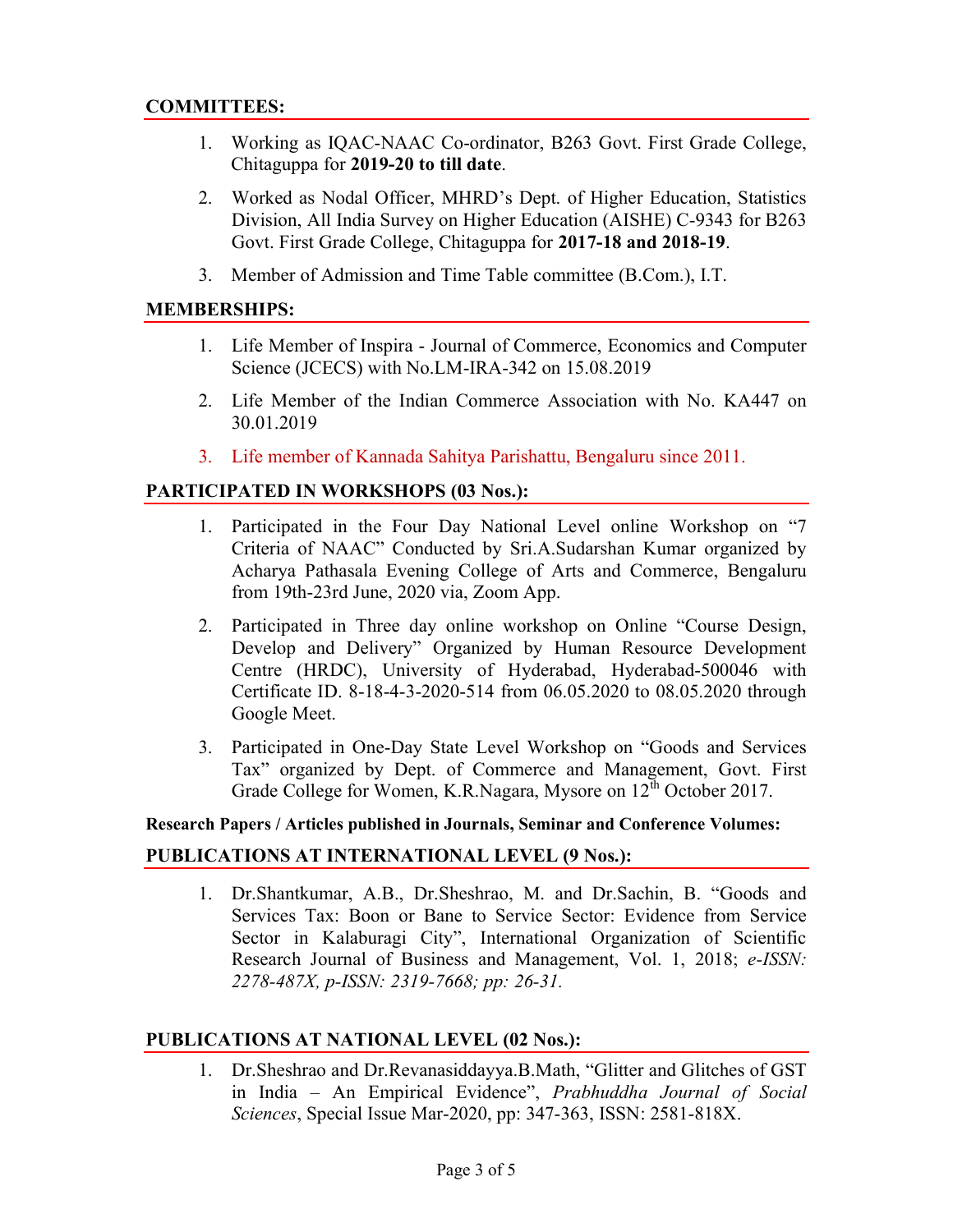2. Dr.Sheshrao and Dr.Revanasiddayya.B.Math, "Participatory Learning attitude of UG and PG students in Colleges of Kalyana Karnataka Region", NAAC Sponsored One Day National Seminar,  $7<sup>th</sup>$  Feb. 2020, pp: 237-240, ISBN: 978-93-5396-797-0.

# PAPER PRESENTED AT NATIONAL/STATE Level Conferences (04 Nos.):

- 1. Presented a paper entitled "Participatory Learning Attitude of UG and PG Students in Colleges of Kalyana Karnataka Region" in NAAC sponsored One Day National Seminar on Participatory Learning in Higher Education – Challenges and Opportunities held on 7<sup>th</sup> February 2020, organized by Govt. Ramanarayan Chellaram College of Commerce & Management, Bangalore.
- 2. Presented a paper entitled "Glitter and Glitches of GST in India An Empirical Evidence" in the Two Day National Seminar on "GST-Implications on Indian Economy" held on  $2^{nd}$ &  $3^{rd}$  March 2020, jointly organized by Dr.Ambedkar College of Arts, Commerce & PG Centre, Dept. of Studies and Research in Commerce and Gulbarga University Commerce & Management Teachers Association, Kalaburagi.
- 3. Presented a Paper entitled "Goods and Services Tax: Boon or Bane to Service Sector: Evidence from Service Sector in Kalaburagi City" in Two Day National Conference on Taxation in India – Recent Trends and Developments held on  $27<sup>th</sup>$  &  $28<sup>th</sup>$  April 2018 organized by Dept. of Management and Commerce at Amrita Vishwa Vidyapeetham, Mysuru.
- 4. Presented a Paper entitled "Performance Evaluation of Mutual Funds in India (A Study with reference to Balanced Fund Schemes of Select AMCs)" in Two Days Convention and National Seminar jointly organized by Rani Channamma University, Belagavi Commerce and Management Colleges Teacher's Association and PG Dept. of Commerce and Business Administration, Rani Channamma University, Belagavi held on  $24^{th}$  &  $25^{th}$ February 2018 at KLE Centenary Convention Centre, Belagavi.

# COMPUTER LITERACY AND DEPTL. EXAMS:

- 1. Cleared Computer Literacy Test for Karnataka Government Employee organized by KEONICS on 11.02.2018 (9:30 AM) and scored 66 marks out of 80.
- 2. Cleared Departmental Exams for three subjects i.e., General Law Part-I, II and Accounts Higher for the year 2017 of Second Session, Reg. No. 1007044 with First Class of all three subjects on 15.03.2018 conducted by Karnataka Public Service Commission (KPSC).

# ADDITIONAL CURRICULAR ACTIVITIES:

1. Participated as subject expert and evaluated the participants essay on the topic entitled "Impact of Covid-19 on Indian Stock Market" organized by the P.G. Department of Commerce, GFGC, Humanabad on 10-06-2020.